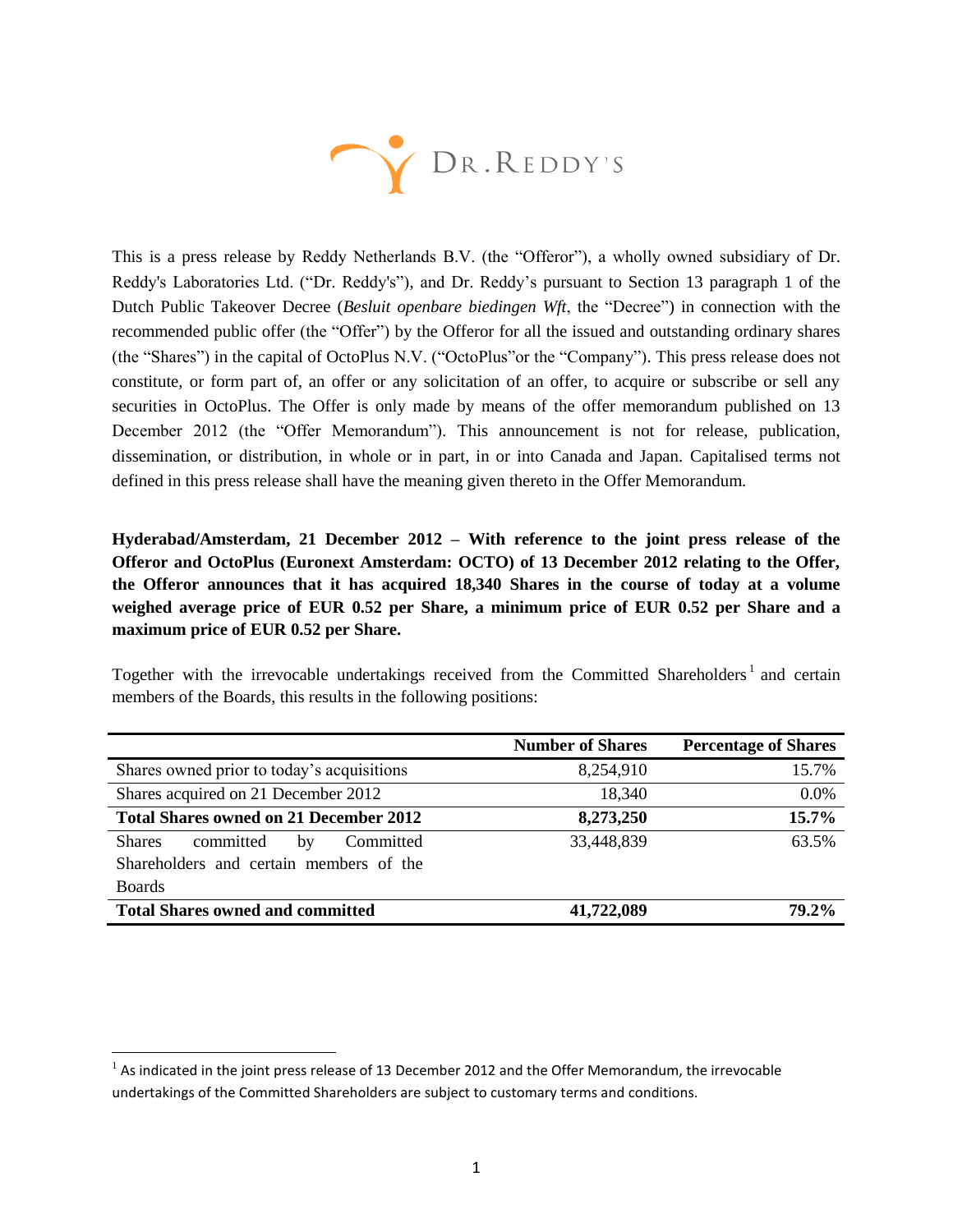### **Company profile Dr. Reddy's**

Dr. Reddy's Laboratories Ltd. (NYSE: RDY) is an integrated global pharmaceutical company, committed to providing affordable and innovative medicines for healthier lives. Over the last fiscal year the company generated revenues of over \$2.0 billion. Through its three businesses – Pharmaceutical Services and Active Ingredients, Global Generics and Proprietary Products – Dr. Reddy's offers a portfolio of products and services including APIs, custom pharmaceutical services, generics, biosimilars, differentiated formulations and NCEs. Therapeutic focus is on gastro-intestinal, cardiovascular, diabetology, oncology, pain management, anti-infective and pediatrics. Major markets include India, USA, Russia and CIS, Germany, UK, Venezuela, S. Africa, Romania, and New Zealand. For more information: www.drreddys.com.

## **Company profile OctoPlus**

OctoPlus is a specialty pharmaceutical company focused on the development and manufacture of improved injectable pharmaceuticals based on proprietary drug delivery technologies that exhibit fewer side effects, improved patient convenience and a better efficacy/safety balance than existing therapies.

OctoPlus also focuses on the development of long-acting, controlled release versions of known protein therapeutics, peptides and small molecules, including specialty generics. OctoPlus is a leading European provider of advanced drug formulation and clinical scale manufacturing services to the pharmaceutical and biotechnology industries, with a focus on difficult-to-formulate active pharmaceutical ingredients.

OctoPlus is listed on Euronext Amsterdam by NYSE Euronext under the symbol OCTO. More information about OctoPlus can be found on: www.octoplus.nl.

#### **Further information**

#### **Dr. Reddy's**

For further information about Dr. Reddy's, please contact:

For Investors and Financial Analysts:

Kedar Upadhye: telephone number +91-40-66834297 or send an e-mail to [kedaru@drreddys.com](mailto:kedaru@drreddys.com)

Saunak Savla: telephone number +91-40-49002135 or send an e-mail t[o saunaks@drreddys.com](mailto:saunaks@drreddys.com)

Milan Kalawadia (USA): telephone number +1 908-203-4931 or send an e-mail to [mkalawadia@drreddys.com](mailto:mkalawadia@drreddys.com)

For Media:

S Rajan: telephone number +91-40-49002445 or send an e-mail t[o rajans@drreddys.com](mailto:rajans@drreddys.com)

## **OctoPlus**

For further information about OctoPlus, please contact Investor Relations: telephone number +31 (71) 524 1061 or send an e-mail to Investor Relations at IR@octoplus.nl.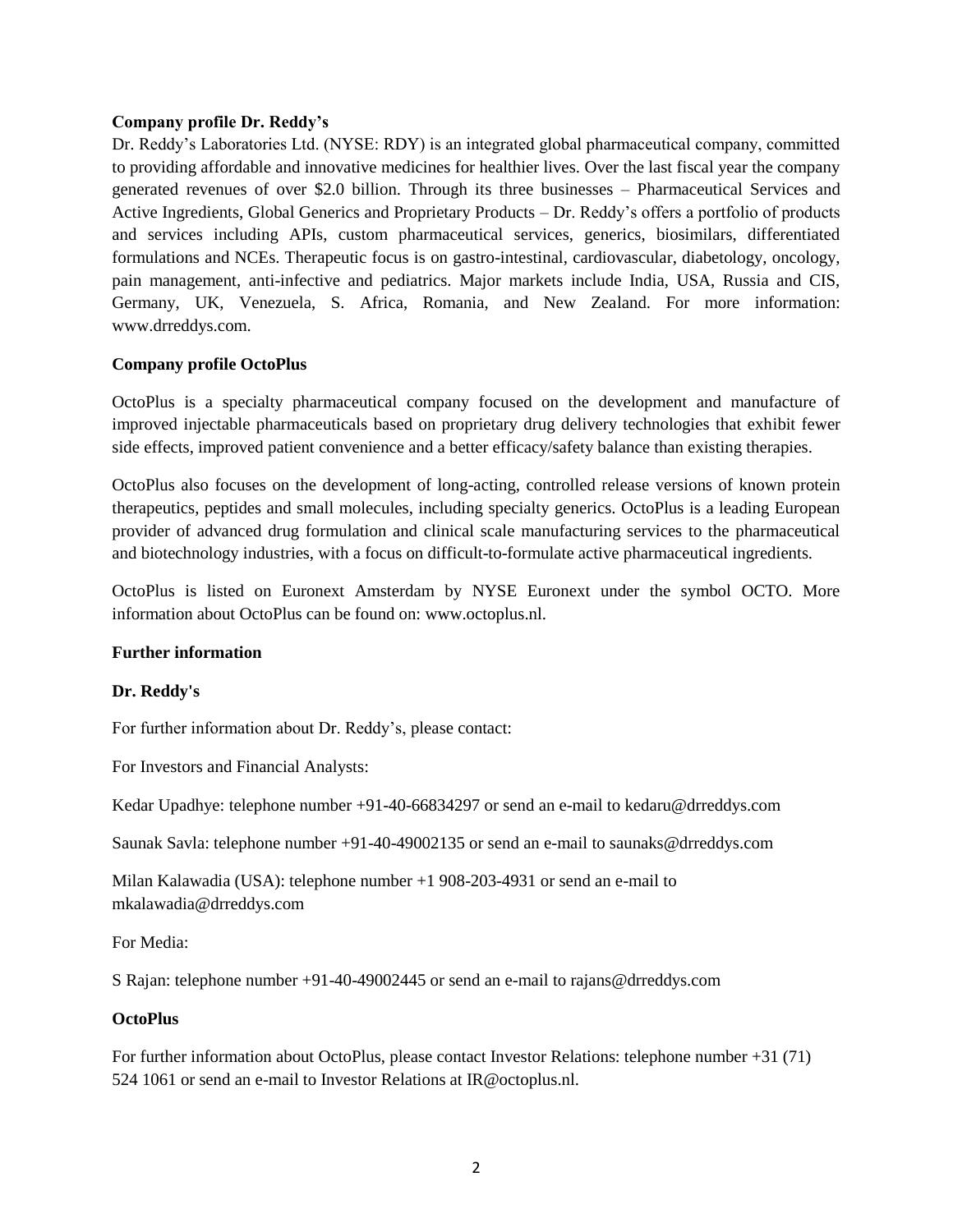#### **Restrictions**

This announcement is for information purposes only and does not constitute an offer or an invitation to acquire or dispose of any securities or investment advice or an inducement to enter into investment activity. This announcement does not constitute an offer to sell or issue or the solicitation of an offer to buy or acquire the securities of Dr. Reddy's or OctoPlus in any jurisdiction. The distribution of this press release may, in some countries, be restricted by law or regulation. Accordingly, persons who come into possession of this document should inform themselves of and observe these restrictions. To the fullest extent permitted by applicable law, Dr. Reddy's and OctoPlus disclaim any responsibility or liability for the violation of any such restrictions by any person. Any failure to comply with these restrictions may constitute a violation of the securities laws of that jurisdiction. Neither Dr. Reddy's, nor OctoPlus, nor any of their advisors assumes any responsibility for any violation by any person of any of these restrictions. Any OctoPlus shareholder who is in any doubt as to his position should consult an appropriate professional advisor without delay. This announcement is not to be published or distributed in or to Canada and Japan.

## **Notice to US holders of Shares**

The Offer will be made for the securities of a Dutch company and is subject to Dutch disclosure requirements, which are different from those of the United States. Some of the financial information included in this announcement has been prepared in accordance with International Financial Reporting Standards and thus may not be comparable to financial information of US companies or companies whose financial statements are prepared in accordance with generally accepted accounting principles in the United States. The Offer will be made in the United States pursuant to the applicable US tender offer rules and otherwise in accordance with the requirements of the Dutch Public Takeover Decree. Accordingly, the Offer will be subject to disclosure and other procedural requirements, including with respect to withdrawal rights, offer timetable, settlement procedures and timing of payments, that are different from those applicable under US domestic tender offer procedures and law.

The receipt of cash pursuant to the Offer by a US holder of Shares may be a taxable transaction for US federal income tax purposes and under applicable state and local, as well as foreign and other tax laws. Each holder of Shares is urged to consult his independent professional advisor immediately regarding the tax consequences of acceptance of the offer.

It may be difficult for US holders of Shares to enforce their rights and claims arising out of the US federal securities laws, since OctoPlus is located in a country other than the United States, and some or all of its officers and directors may be residents of a country other than the United States. US holders of Shares may not be able to sue a non-US company or its officers or directors in a non-US court for violations of the US securities laws. Further, it may be difficult to compel a non-US company and its affiliates to subject themselves to a US court's judgment.

In accordance with normal Dutch practice and pursuant to Rule 14e-5(b) of the Securities Exchange Act of 1934, Dr. Reddy's or its nominees, or its brokers (acting as agents), may from time to time make certain purchases of, or arrangements to purchase, Shares outside of the United States, other than pursuant to the Offer, during the period in which the Offer remains open for acceptance. These purchases may occur either in the open market at prevailing prices or in private transactions at negotiated prices. Any